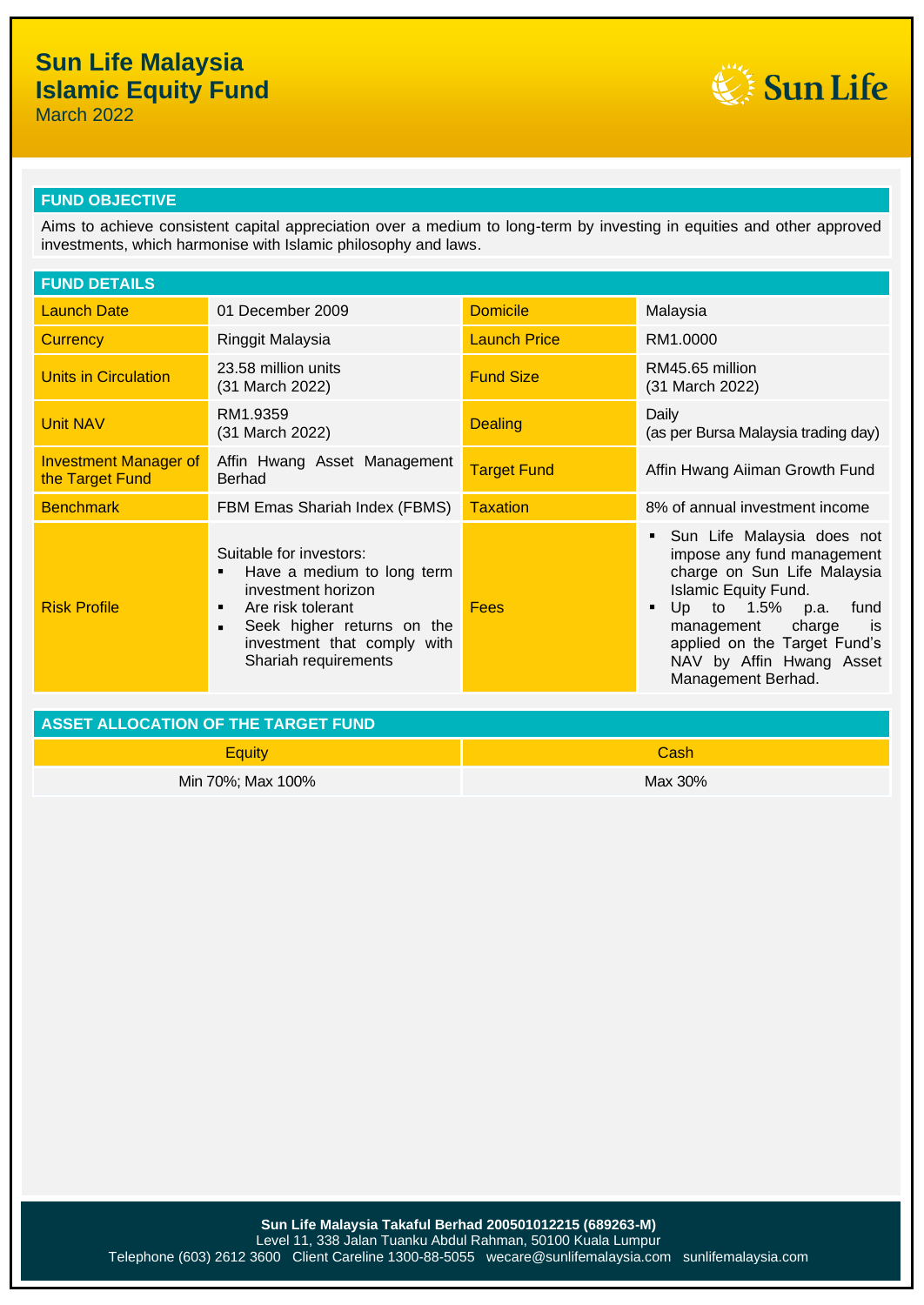

| <b>SECTOR ALLOCATION OF THE TARGET FUND</b> |          | <b>TOP HOLDINGS OF THE TARGET FUND</b> |       |
|---------------------------------------------|----------|----------------------------------------|-------|
| <b>Industrials</b>                          | 25.8%    | <b>Axis Real Estate Invt Trust</b>     | 5.5%  |
| <b>Financials</b>                           | 23.9%    | <b>Bank Islam Malaysia Bhd</b>         | 4.4%  |
| <b>Consumer Staples</b>                     | $10.7\%$ | <b>Telekom Malaysia Bhd</b>            | 4.3%  |
| <b>Telecommunications</b>                   | 10.2%    | <b>MISC Bhd</b>                        | 4.2%  |
| <b>Basic Materials</b>                      | 7.2%     | <b>IHH Healthcare Bhd</b>              | 3.8%  |
| <b>Health Care</b>                          | 3.8%     | <b>Press Metal Aluminium Hldg Bhd</b>  | 3.7%  |
| <b>Technology</b>                           | 3.5%     | <b>Petronas Chemicals Group Bhd</b>    | 3.5%  |
| <b>Consumer Discretionary</b>               | 2.5%     | <b>TIME dotCom Berhad</b>              | 3.1%  |
| Energy                                      | 1.5%     | <b>Matrix Concepts Holdings Bhd</b>    | 3.1%  |
| <b>Cash &amp; Cash Equivalents</b>          | 10.8%    | <b>Kuala Lumpur Kepong Bhd</b>         | 3.0%  |
| Total                                       | 100.0%   | Total                                  | 38.6% |

### **PERFORMANCE RECORD**

This fund feeds into Affin Hwang Aiiman Growth Fund ("target fund") with the objective to achieve consistent capital appreciation over a medium to long-term by investing in equities and other approved investments, which harmonize with Islamic philosophy and laws.

Table below shows the investment returns of Sun Life Malaysia Islamic Equity Fund versus its benchmark as at 31 March 2022:

| $\frac{9}{6}$     | YTD     | 1M      | 1-Year  | 3-Years | 5-Years | 10-Years | <b>Since</b><br><b>Inception</b> |
|-------------------|---------|---------|---------|---------|---------|----------|----------------------------------|
| Fund <sup>*</sup> | $-8.59$ | $-1.75$ | $-8.95$ | 26.42   | 24.30   | 57.44    | 93.59                            |
| <b>Benchmark</b>  | $-2.61$ | $-1.44$ | $-7.04$ | 2.18    | $-6.78$ | 10.42    | 41.79                            |

*\* Calculation of past performance is based on NAV-to-NAV*

**Notice: Past performance of the fund is not an indication of its future performance which may differ. The fund performance is not guaranteed.**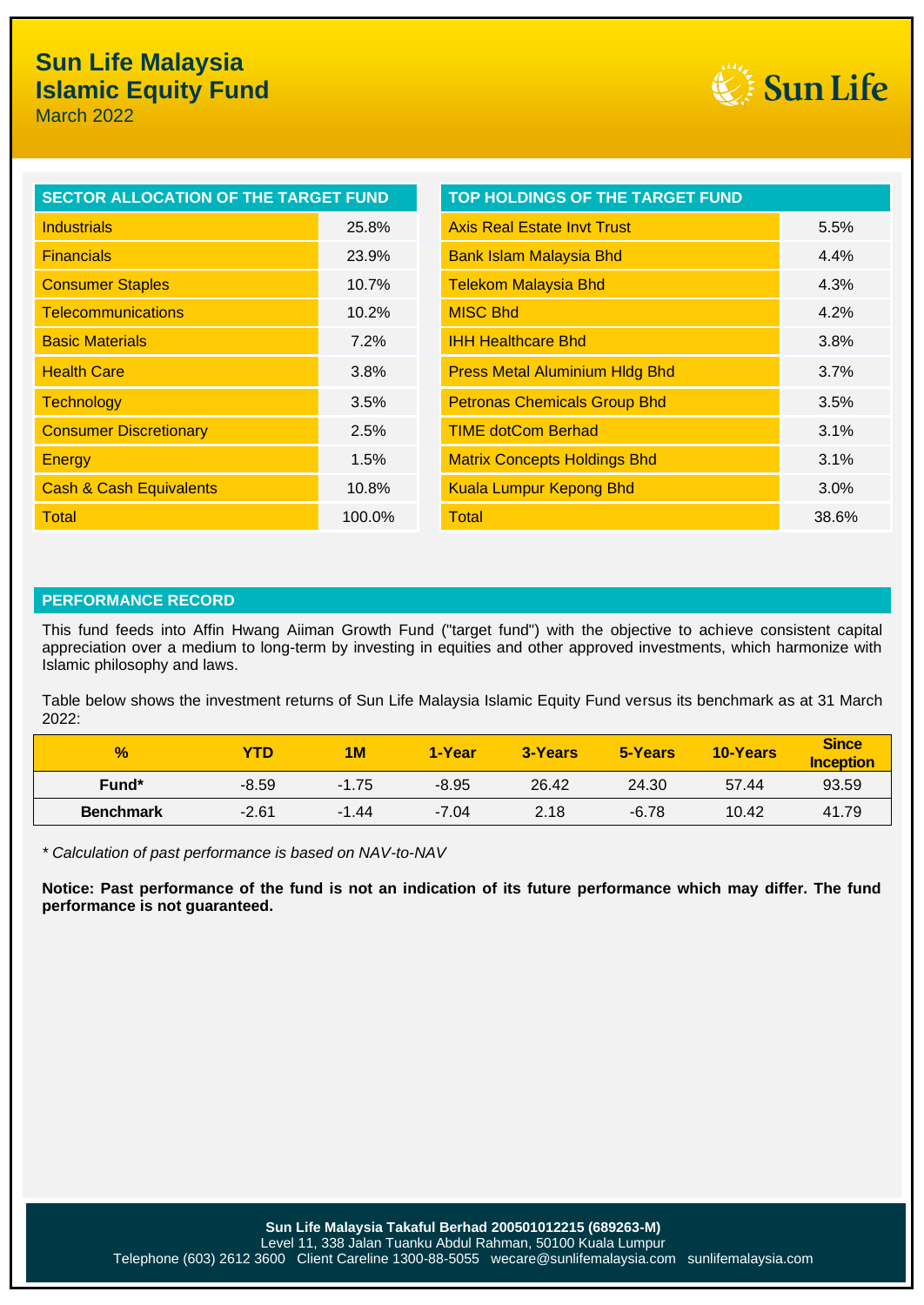

### **FUND MANAGER'S COMMENTS**

- US equities edged higher as markets kept a watchful eye over a key recession gauge as well as developments in Ukraine. The S&P 500 index rose 3.6%, while the Nasdaq index gained 3.4% in March.
- The FBM100 index fell -0.4% in March, driven by profit-taking activities. Most sectors were treading water with the exception of reopening beneficiaries, which surged ahead of international border reopening in April.
- Foreign funds continue to pile into the local market with net inflows of RM6.4 billion YTD mainly into banks and commodity stocks. This compares to an outflow of RM3.5 billion in 2021 when foreign investors shunned Malaysia equities.
- The construction sector gained after further details were announced on the Mass Rapid Transit Line 3 ("MRT3") project. Large contractors with strong balance sheet may stand a better chance of winning turnkey projects and emerge as beneficiaries. Other companies that stand to benefit include building materials suppliers as construction picks-up.
- The government announced the allowance of a special EP withdrawal of up to RM10,000, the fourth round of such withdrawal since the pandemic first hit in 2020. Should there be a high take up, EPF may have to dispose its foreign holdings to meet these withdrawals, and may also limit their ability to invest in the domestic market. The government also announced that the minimum wage would be increased to RM1,500 starting in May. While full details are yet to be released, sectors that are reliant on low-skilled labour could be vulnerable to higher labour costs.

#### **STRATEGY**:

- The fund's invested levels remains at around 89% during the month. The fund remains positioned in quality large-cap Shariah-compliant stocks in the domestic market.
- Malaysia's economy is set to rebound after full border opening effective 1st April. We have been positioned in beneficiaries of further economic reopening, which will lead to earnings recover in sectors such as tourism, aviation, and consumer. Markets have stabilized after more clarity from US Federal Reserves. Key risks to watch now remains the Russian-Ukraine conflict and the effect of commodity prices on inflation.
- We are positive on banks, which is a clear beneficiary of economic growth, coupled with strong outlook on loan growth and asset quality. We also like technology companies, where we see value emerging after the recent heavy selloff, and which has strong earnings visibility driven by secular growth trends (e.g. 5G, EV, solar energy).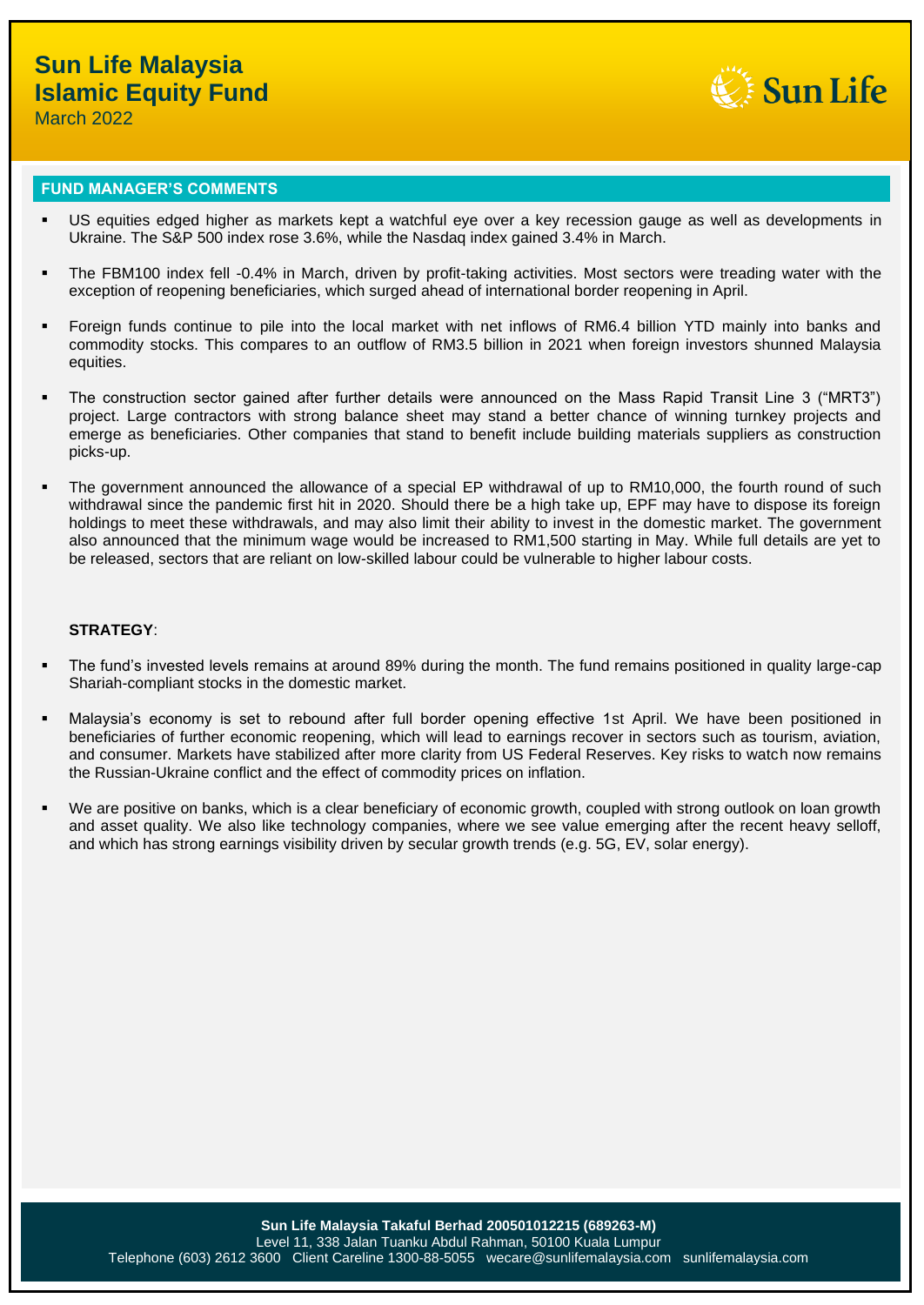## **Sun Life Malaysia Islamic Equity Fund**

Sun Life

March 2022

### **RISKS**

All investment carries some form of risks. The potential key risks include but are not limited to the following:

| <b>Market risk</b>            | Market risk arises because of factors that affect the entire marketplace. Factors such as<br>economic growth, political stability and social environment are some examples of conditions<br>that have an impact on businesses, whether positive or negative. Market risk cannot be<br>eliminated by diversification. It stems from the fact that there are economy-wide perils which<br>threaten all businesses. Hence, investors will be exposed to market uncertainties and no<br>matter how many Shariah-compliant securities are held, fluctuations in the economic, political<br>and social environment will affect the market price of the Shariah-compliant investments either<br>in a positive or negative way. |
|-------------------------------|-------------------------------------------------------------------------------------------------------------------------------------------------------------------------------------------------------------------------------------------------------------------------------------------------------------------------------------------------------------------------------------------------------------------------------------------------------------------------------------------------------------------------------------------------------------------------------------------------------------------------------------------------------------------------------------------------------------------------|
| <b>Fund management risk</b>   | This risk refers to the day-to-day management of the target fund by Affin Hwang which will<br>impact the performance of the target fund. For example, investment decisions undertaken<br>by Affin Hwang as a result of an incorrect view of the market or any non-compliance<br>with internal policies, investment mandate, the deed, relevant law or guidelines due to<br>factors such as human error, fraudulence, dishonesty or weaknesses in operational<br>process and systems, may adversely affect the performance of the target fund.                                                                                                                                                                           |
| <b>Performance risk</b>       | There is no guarantee in relation to the investment returns.                                                                                                                                                                                                                                                                                                                                                                                                                                                                                                                                                                                                                                                            |
| <b>Inflation risk</b>         | This is the risk that your investment in the target fund may not grow or generate income at a<br>rate that keeps pace with inflation. This would reduce your purchasing power even though<br>the value of the investment in monetary terms has increased.                                                                                                                                                                                                                                                                                                                                                                                                                                                               |
| <b>Liquidity risk</b>         | Liquidity risk arises in two scenarios. The first scenario is where the target fund's investment<br>cannot be sold due to unavailability of a buyer for that investment. The second scenario exists<br>where the target fund's investment, by its nature, is thinly traded. This will have the effect of<br>causing the target fund's investment to be sold below its fair value which would adversely affect<br>the NAV of the target fund.                                                                                                                                                                                                                                                                            |
| <b>Credit/Default risk</b>    | Credit risk relates to the creditworthiness of the issuers of the investment (Islamic money<br>market instruments) and their expected ability to make timely payment of interest and/or<br>principal. Any adverse situations faced by the issuers may impact the value as well as liquidity<br>of the investment. In the case of rated investments, this may lead to a credit downgrade.<br>Default risk relates to the risk of an issuer of the investment either defaulting on payments or<br>failing to make payments in a timely manner which will in turn adversely affect the value of the<br>investment. This could adversely affect the value of the target fund.                                               |
| <b>Equity investment risk</b> | This is the risk associated with investing in a particular equity. The value of individual equity is<br>mainly determined by its potential growth in earnings, sound management, and treatment of<br>minority shareholders, as well as a myriad of other factors. Failure to achieve these would<br>result in declining investment value which in turn affects the performance of the target fund.<br>This can be mitigated by diversifying the target fund's portfolios.                                                                                                                                                                                                                                               |